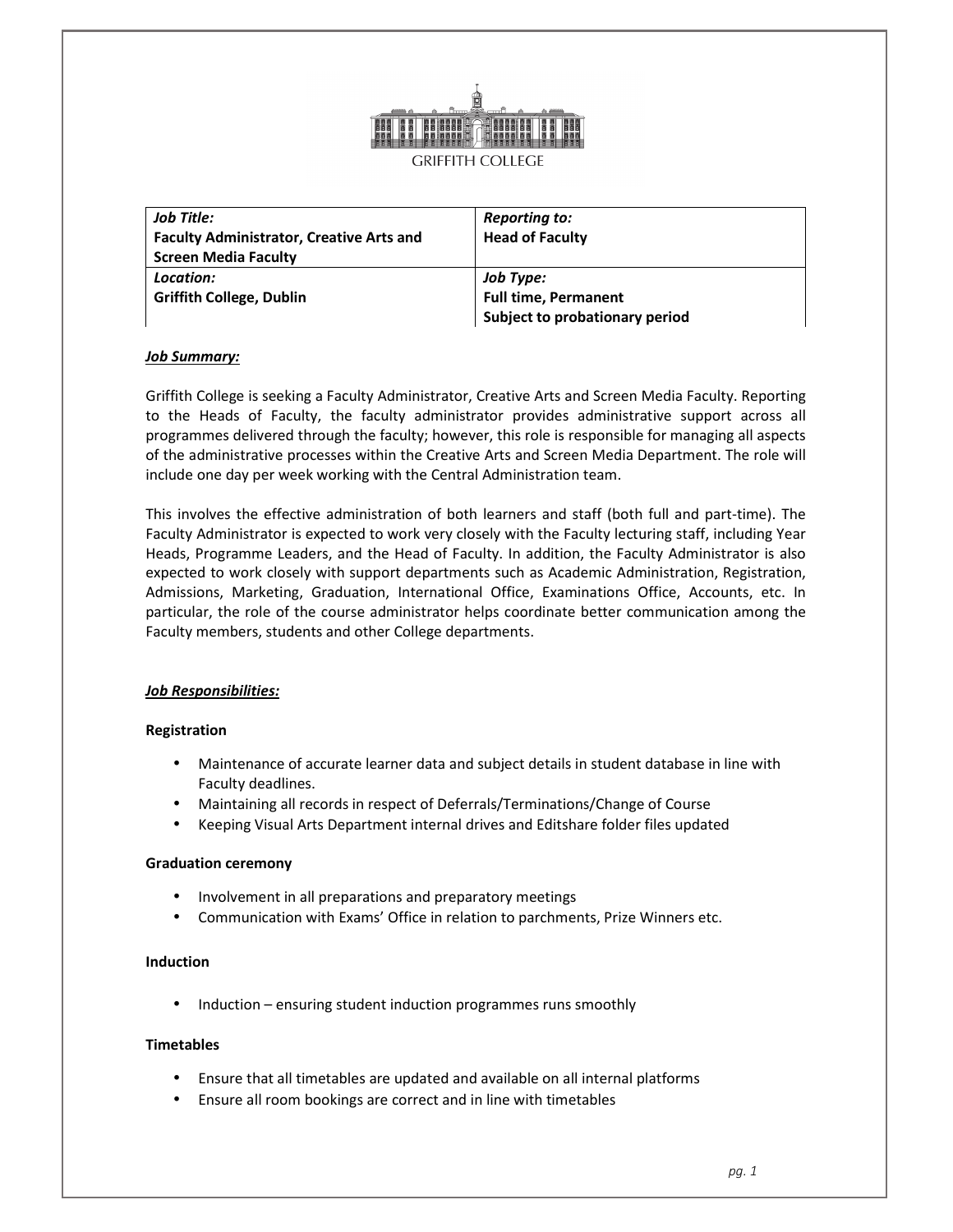

• Preparation/distribution of timetables and organising room bookings

# **Lecturing Staff**

Almost all of our lecturing team are part-time; it is essential that the administrator keeps in regular contact with all lecturers regarding:-

- Recording of minutes for all staff and faculty meetings
- Communication of details with regard to Course Committee Meetings, Exam board dates etc
- Creation, distribution and maintenance of Excel Component Mark sheets for assignments and examinations from the student database
- Rescheduling and monitoring of cancelled lectures
- Communications regarding timetables, deadlines, etc.
- Provide administrative support to lecturers as required.

### **Quality Assurance**

### **Assignments & Examinations**

- Communication of Assignment Schedules & Exam Timetables with learners and lecturers
- Communication contacting/informing students through Moodle/email/noticeboards etc.
- Creation, distribution and maintenance of assignment & exam excel component mark sheets Distribution and analysis of student attendance sheets, lecturer assessment forms, etc.
- Collating assignments, exam scripts, etc
- Uploading and collating large media files
- Dealing with general lecturer and student queries about procedures/policies
- Dealing with queries about assignment extensions
- Ensuring results are inputted correctly and all control procedures are followed.
- Dealing with student queries regarding the results
- Exam invigilation
- Planning and Preparing analysis of results for Exam Boards and Annual Programme Reports
- Working with Faculty Manager to ensure quality assurance checks have taken place and maintain the integrity of examination policies and procedures.

### **General**

- Timely resolution to problems raised by students and/or lecturers
- Dealing with queries from other departments/faculties as required
- Communication with Learners Fees office regarding learner issues
- Stationery Orders
- Drafting learner letters of confirmation and/or registration
- Monitoring of learner attendance re Visa Renewals etc.
- Informing maintenance of any general maintenance work to be done
- Ad hoc duties as assigned
- Organising support for equipment being used by lecturers (particularly guest lecturers)
- Providing administrative support to Faculty Head and Programme Leaders
- Supplying faculty information to other departments as required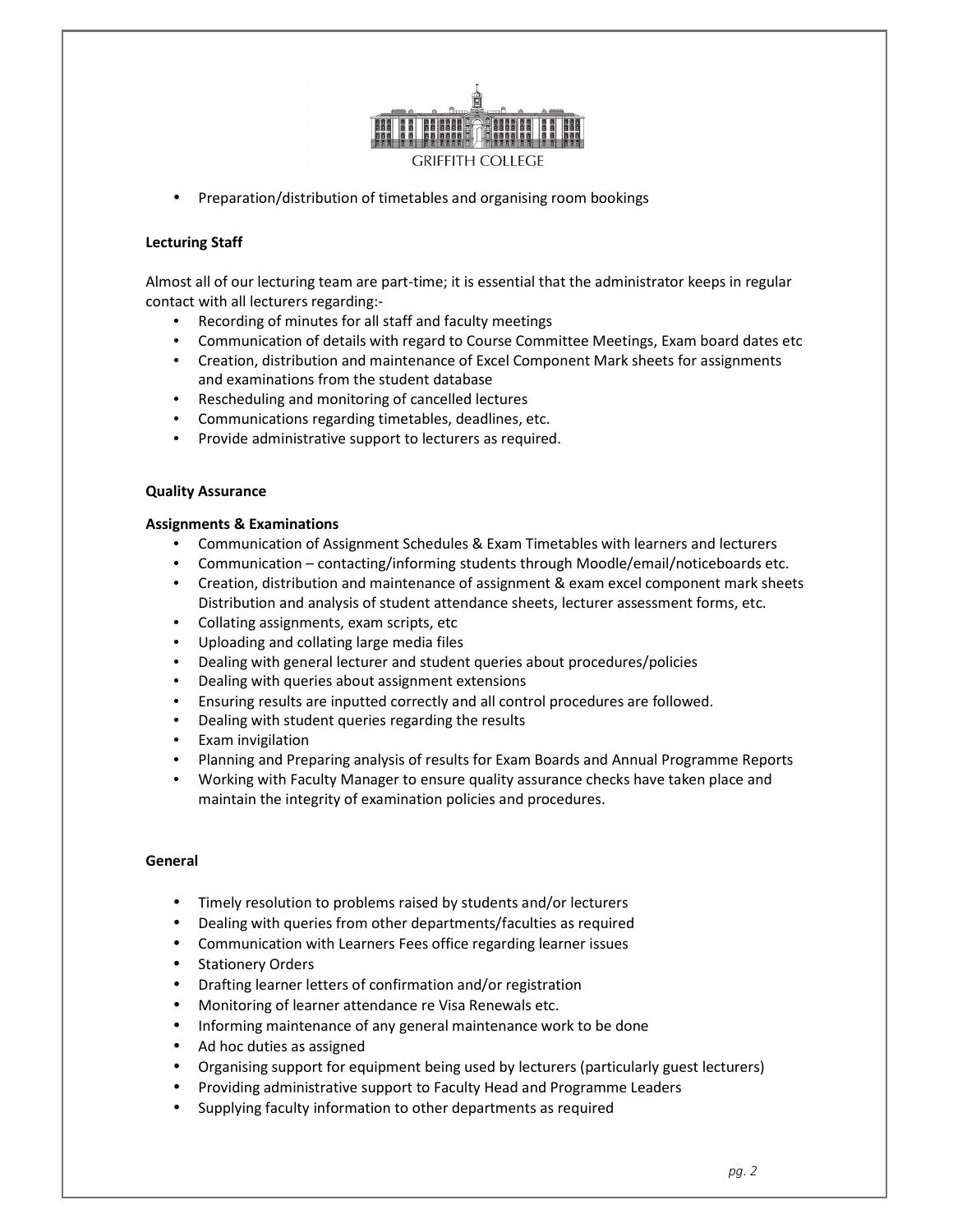

- Miscellaneous mail merges to lecturers and students
- Any other commensurate duties that fall within the employee's capabilities.

## *Minimum Education/ Experience Requirements:*

- 1 year + administrative experience, preferably in an educational institution and/ or private organisation.
- Strong Microsoft Office skills.
- Strong file management skills
- Willingness to become familiar with screen content production processes and technical deliverables
- Excellent organisation skills with the ability to prioritise and multi-task.
- Strong written and verbal communication skills in English.
- Proactive in approach and detail oriented.
- Must be legally entitled to work full time in Ireland for any employer.

### *About Griffith College*

Established in 1974, Griffith College is Ireland's largest independent third level institution with locations in Dublin, Cork and Limerick. The main campus is situated on seven acres within a mile of St. Stephen's Green on Dublin's South Circular Road. Griffith College enjoys national and a growing international reputation for student success. The College has gained an enviable, award winning reputation for providing students with first class lectures and excellent study material. Griffith College offers internationally recognised postgraduate and undergraduate degree programmes, complimented by a wide range of professional, short term and corporate training educational solutions - in Griffith college, there is something for everyone. Today there are over 7,000 students studying in the College, which is a designated educational institute of the Quality and Qualifications Ireland (QQI). Click the link for more information. http://www.griffith.ie/

### *Our Vision*

'Empowering learners to achieve their career and life potential'

#### *Why work for Griffith College?*

- Competitive salary package.
- Funding support for continued professional and academic development.
- Bike to work scheme.
- Tax saver travel scheme.
- Paid annual leave and public holidays.
- Opportunity for continued training development and support.
- Free parking facilities.\*
- Onsite subsidised restaurant.\*
- Stunning historical premises.
- Vibrant multidisciplinary and multicultural learning environment.
- Innovative and agile place to work.
- Welcoming environment committed to learner and staff development.
- \**Dublin campus on South Circular Road.*